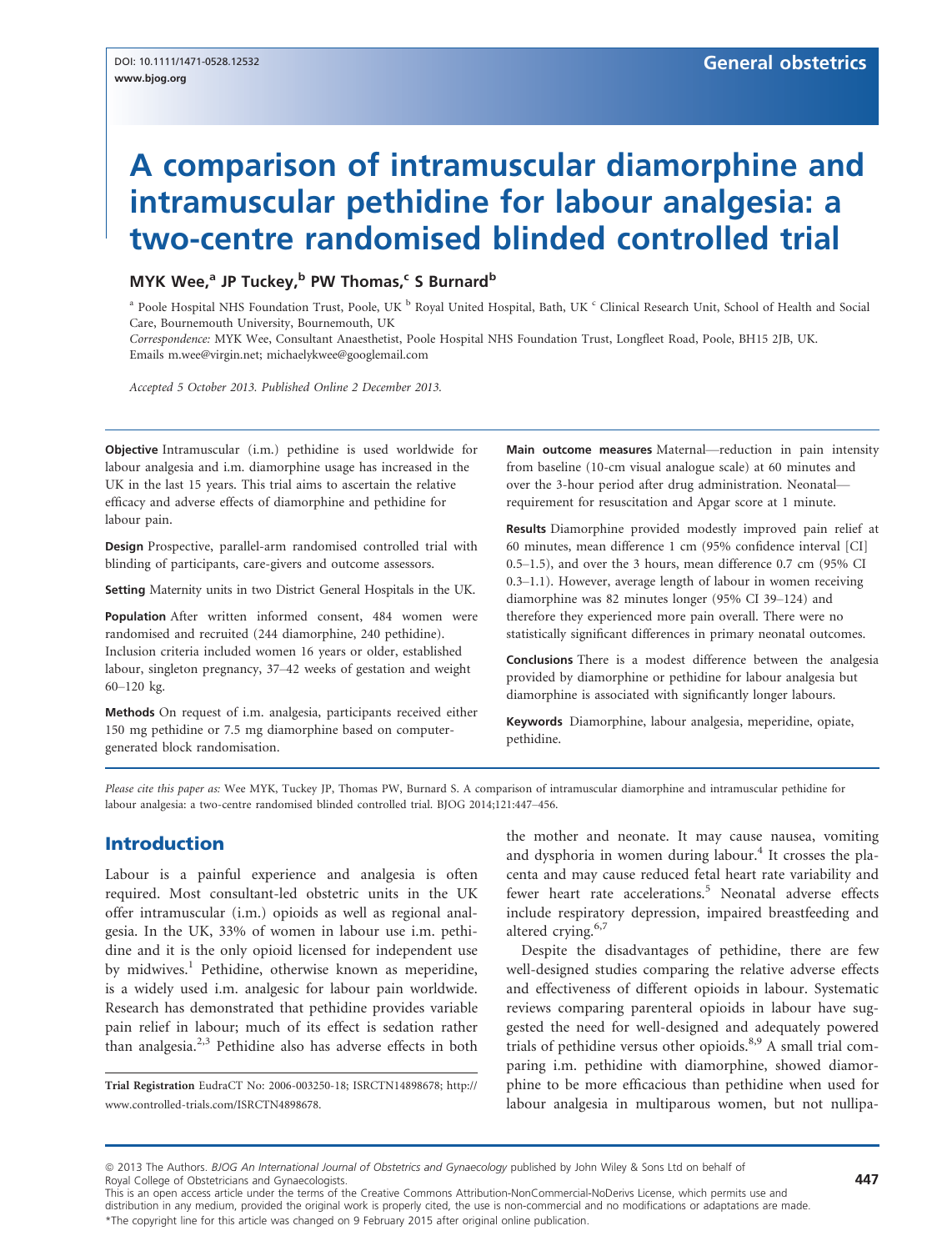#### Wee et al.

rous women or both parities combined.<sup>10</sup> The authors suggested that their trial was underpowered. A national survey relating to the use of i.m. opioids for analgesia in labour in the UK revealed that diamorphine was used in 34% of maternity units and this was a substantial increase in usage.<sup>11</sup> Where it is used, there is a perception that it provides superior analgesia with fewer adverse effects than pethidine, but there are no published large randomised controlled trials to support this impression. We undertook a two-centre blinded randomised controlled trial comparing i.m. diamorphine and pethidine in labour, investigating their analgesic efficacy and adverse effects in the mother, fetus and neonate during the immediate peripartum period.

# **Methods**

A detailed protocol for this trial was published before completion of the trial and analysis of the data.<sup>12</sup> This twocentre blinded randomised controlled trial comparing i.m. diamorphine and pethidine was conducted at Poole Hospital NHS Foundation Trust (PHFT) the sponsor site, with 5800 deliveries, and the Royal United Hospital, Bath (RUH), 5300 deliveries per annum. Southampton and South West Hampshire Ethics Committee granted approval. Trial information was given to women and written informed consent was obtained in the antenatal period via clinics both in the community and in maternity hospitals. Consented women in labour were recruited to the trial on maternal request for opioid analgesia.

Inclusion criteria for randomisation included nulliparous and multiparous women aged 16 years or older who had given written informed consent, who were in active labour defined as regular uterine contractions of at least two in 10 minutes, with a singleton pregnancy, cervical dilatation of at least 3 cm, with gestation of 37–42 weeks, and weight between 60 and 120 kg. The weight eligibility criterion was reduced from 70 kg to 60 kg with a substantial amendment in June 2009 approximately 3 months after the start of recruitment. Exclusion criteria included allergy or previous adverse reaction to opioids or opioid dependency, use of parenteral opioids within the previous 24 hours or presence of severe systemic disease.

#### Interventions

Either i.m. pethidine 150 mg or diamorphine 7.5 mg was given into the muscles of the gluteus or lateral thigh by the midwife looking after the women from the trial syringes provided by the research midwife. These doses were considered to be equivalent and commonly used based on previous studies and from a national survey of opioid use in obstetrics.10,11 A maximum of two doses of opioid were given with a minimum interval of 2 hours if the women requested additional analgesia. Women also received metoclopramide 10 mg with the first dose. Regional analgesia or Entonox were available as rescue analgesia.

#### Randomisation and masking

The trial statistician provided the computer-generated block randomisation using block sizes between two and ten to ensure approximately equal group sizes, and stratified by centre. The pharmacies of both trial centres prepared batches of two identical syringes labelled only with the trial number to conceal group allocation and to ensure that if two doses were given, the same opioid was given both times. This ensured that the women, researchers, maternity unit staff and trial statistician were blinded to allocation. Once recruited, women were randomly allocated to receive either opioid. To further reduce bias the actual identities of the two groups were not revealed until after full analysis and discussion of the results.

#### Measurements

General demographics and measurements recorded included age, weight, gestational age, cervical dilatation at first request for analgesia, frequency of contractions, parity, spontaneous or induced labour, use of oxytocin, fetal presentation and position, and mode of delivery. Further details are given on the data collection sheet (see Appendix S1).

#### Maternal primary outcomes

Pain severity during the last contraction was assessed using a Visual Analogue Scale (VAS) (with anchor points of  $0 = no$ pain at all and  $10 =$  the most excruciating pain) every 30 minutes during the 3-hour period after administration of the trial drug. This information was used to derive measures of pain relief at each time-point using absolute change in pain intensity (on a 10-cm VAS) from pre-analgesia (baseline). In addition to analysing all the time-points together (as described in the section on statistical analysis), a specific analysis of pain relief at 60 minutes was conducted, because it was anticipated that the maximum analgesic effect would occur then. Also, pain intensity at 60 minutes was the primary outcome used by Fairlie et al.<sup>10</sup>

#### Neonatal primary outcomes

The primary neonatal outcomes were need for neonatal resuscitation and Apgar score <7 at 1 minute.

#### Secondary outcomes

These are described in detail in the published protocol and detailed results are presented in the Supplementary material, Tables S2-S5.<sup>12</sup> Maternal secondary outcome measures included a four-point verbal pain intensity score and a four-point verbal rating scale (VRS) for midwife assessment of maternal pain relief. Other secondary maternal outcome measures were sedation, haemoglobin oxygen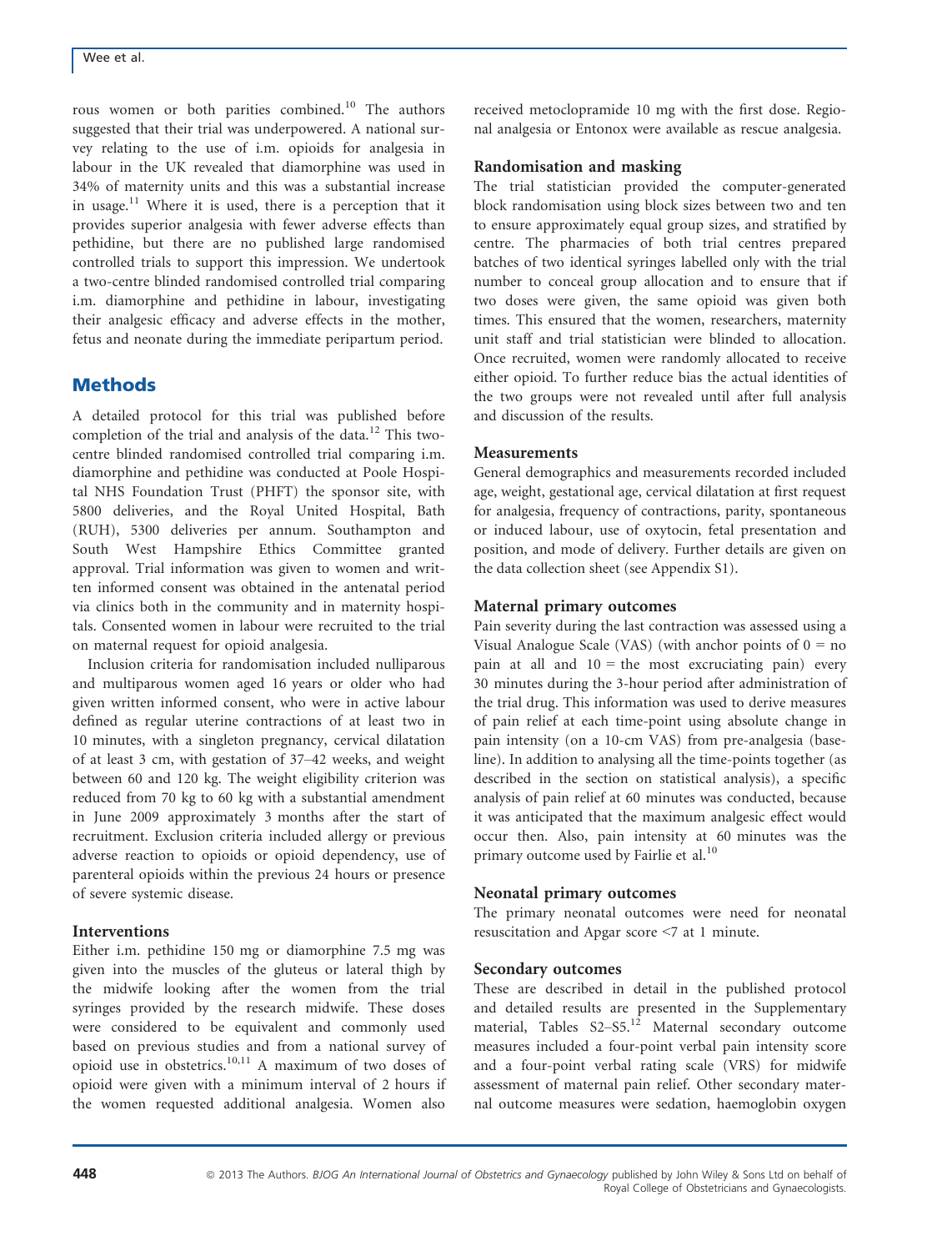saturation, nausea, vomiting, satisfaction with analgesia and time from first dose to delivery. Neonatal secondary outcome measures included cardiotocograph trace, umbilical artery and vein pHs, time from delivery to first breath, Apgar score at 5 minutes, naloxone use, haemoglobin oxygen saturation, sedation, time from delivery to first feed and midwife assessment of neonatal breastfeeding behaviour during the first 2 hours after delivery.

## Sample size

The sample size calculation was based on data from the comparable trial of pethidine versus diamorphine by Fairlie et al.<sup>10</sup> With 406 women, the IDvIP trial was designed to have 90% power (at the 5% significance level) to detect a mean difference of 1 cm on a 10-cm VAS pain score and to detect approximately 50% reduction in occurrence of neonatal primary outcomes (see published protocol for further rationale). $^{12}$  Initially we planned to recruit 450 women to allow for withdrawals and incomplete data, but increased this to 484 towards the end of recruitment to take into account the observed 16% proportion with missing data for pain at 60 minutes. No interim analysis was planned or conducted.

## Statistical analysis

A fuller description of the analysis plan is available in the published protocol.12 Results are reported using CONSORT guidelines.<sup>13</sup> Women were analysed in the group to which they were originally assigned, regardless of what subsequently occured in labour. Missing maternal data were minimal except for the 30-minute interval measurements. Maternal data missing at 30 minutes and later was the result of the need for maternal examination or other intervention or immediate delivery. Data were analysed using IBM SPSS Version 19 (IBM, Armonk, NY, USA), MLWiN version 2.17 (Centre for Multilevel Modelling, University of Bristol, Bristol, UK), and STATA 11.2 (Stata Corp., College Station, TX, USA). All analyses take into account the stratification variable of recruitment centre. Binary outcomes were compared between pain relief groups using logistic regression for single measures and Generalised Estimating Equations for repeated measures taken at 30-minute intervals. Continuous outcomes were compared using multiple regression for single measures and mixed models for repeated measures. Time effects were modelled using a categorical indicator variable. Further, prespecified analyses adjusting for maternal age, parity, gestation and pre-administration pain intensity were also conducted. These have not been reported unless they changed results. In addition to the a priori analyses specified in the protocol, area under the curve was used to compare total pain experience over the 3-hour period to take into account both amount and duration of pain (potential values ranging from zero to 30).

#### Trial governance, sharing and rights to the data

A Data and Safety Monitoring Committee (DSMC) had a remit to look at trial progress and adverse events. The National Institute for Health Research (NIHR) grant awarding body, Research for Patient Benefit, has rights of access to the anonymised data as stated in Sections 9 and 10 of the contract agreement with the Sponsor, Poole Hospital NHS Foundation Trust.

# **Results**

A total of 1128 women were consented and 484 women were recruited to the trial (Figure 1). Two hundred and forty-four women were randomly allocated to the diamorphine group and 240 to the pethidine group. Baseline characteristics were comparable between the two groups (Table 1), and mean predose pain intensity measured using VAS was high in both groups. Baselines for outcome measures, where relevant, are shown (see Appendix S1 and Table S1).

# Primary outcomes

Women in the diamorphine group had modestly better pain relief scores measured by VAS compared with pethidine at 60 minutes and summarised over the whole 3-hour period (Table 2 and Figure 2). However for the latter outcome there was a statistically significant interaction between time and pain relief group ( $P = 0.001$ ), with further post hoc analyses indicating that the modest improved pain relief was mostly between the 30- and 60-minute time-points (Figure 2, and see Supplementary material, Table S2). There was no statistically significant difference in analgesic effect at 60 minutes between primiparae and multiparae (parity and study drug interaction effect  $P = 0.94$ ). Of note, from the 60-minute measurement onwards there was significantly more missing data in the pethidine group than the diamorphine group (for example 19% versus 10% at 60 minutes, 53% versus 34% at 120 minutes). The difference in quantity of missing data was largely because the women in the pethidine group tended to deliver earlier. A second dose of study drug was requested by 87 women (36%) in the diamorphine group and 55 women (23%) in the pethidine group ( $P = 0.003$ ). There were no significant differences in the neonatal primary outcome measures of neonatal resuscitation and Apgar scores < 7 at 1 minute (Table 2).

Results for secondary outcome measures are shown in the Supplementary material (Tables S2 to S5). There was no difference in analgesia between the drugs according to the VRS at any time-point although the overwhelming majority in both groups reported moderate or severe pain throughout. The midwife VRS for pain relief was statistically significantly better in the diamorphine group within the first hour after the dose. More women in the diamor-

ª 2013 The Authors. BJOG An International Journal of Obstetrics and Gynaecology published by John Wiley & Sons Ltd on behalf of Royal College of Obstetricians and Gynaecologists. **449** and College of Obstetricians and Gynaecologists.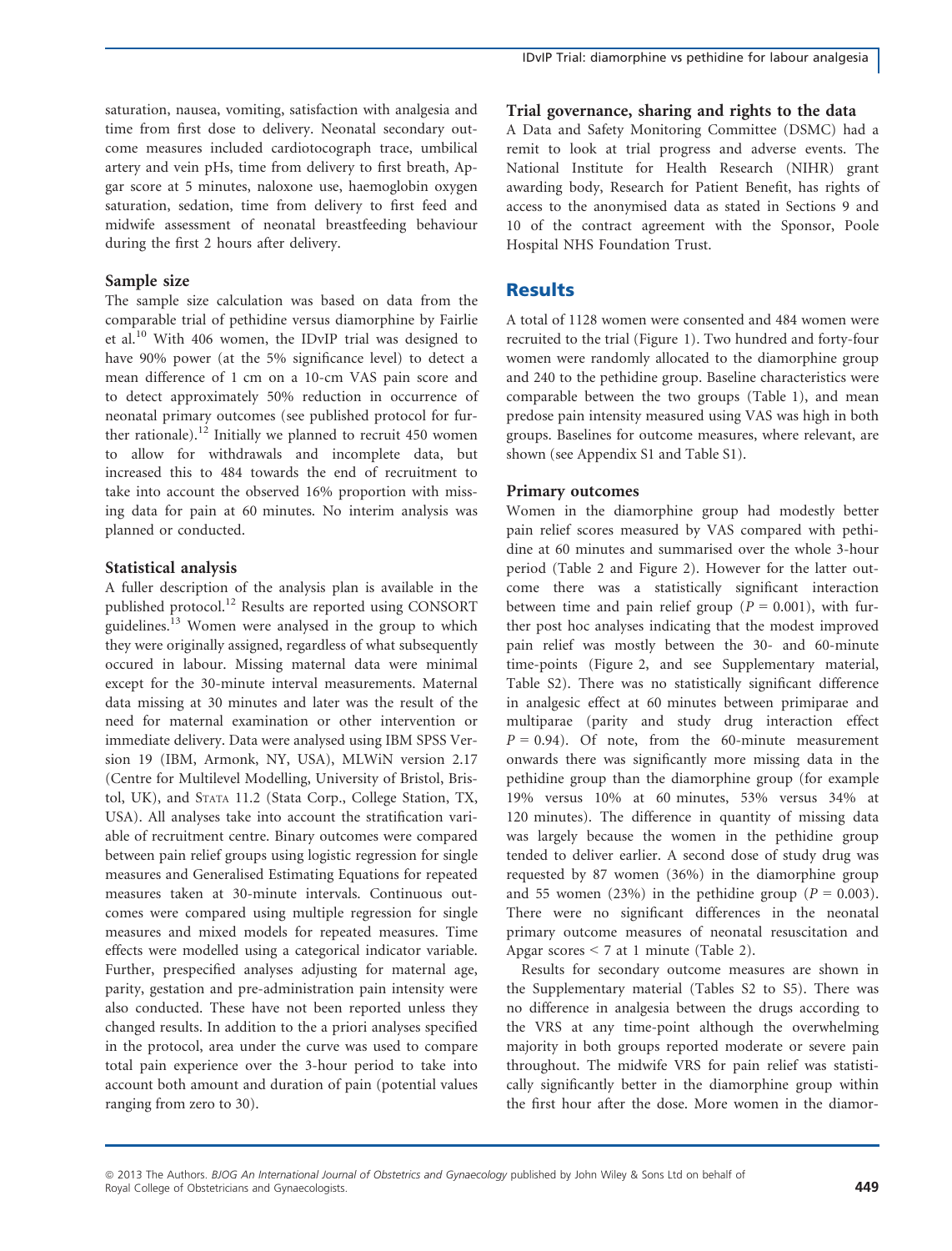

Figure 1. CONSORT flow chart-IDvIP Trial dated 13 Nov 2013.

phine group were very satisfied with their analgesia compared with the pethidine group (45% versus 34%;  $P = 0.053$  and  $P = 0.048$  after adjusting for pre-specified covariates in the supplementary analyses) and this may represent their improved sense of wellbeing. However, when asked within 24 hours of delivery, approximately 85% of women in both groups would have the same analgesia again. There were few differences in other maternal outcomes except that women in the diamorphine group were more likely to have haemoglobin saturation  $SpO<sub>2</sub> < 97%$  at 60 minutes ( $P = 0.04$ ) but no women had clinically significant hypoxia and none required intervention such as oxygen supplementation. Also, women in the diamorphine group were less likely to have vomited at 30 minutes but more likely to have done so at 90 minutes ( $P = 0.001$  for interaction between measurement occasion and study group). Supplementary analyses adjusting for prespecified covariates suggested that women in the diamorphine group were more likely to have one or more nausea events during the whole 3-hour period ( $P = 0.047$ ). There were no differences in mode of delivery (see Table S6). There were no statistically significant differences in neonatal outcomes for the main analyses. After adjusting for prespecified covariates there appeared to be more moderate or severe neonatal sedation in the pethidine group ( $P = 0.04$ ) 2 hours after delivery.

One unexpected but important observation was that women in the diamorphine group had significantly longer labours from first dose to delivery, mean (SD)/median 362 (245)/323 minutes compared with pethidine 280 (228)/ 203 minutes, mean difference 82 minutes (95% confidence interval [CI],  $39-124$ ),  $p < 0.001$ . The distribution of labour length exhibited some skewness, but the difference between the two groups was also significant using the Mann–Whitney U-test  $(P < 0.001)$ . In primiparae the means were 424 minutes and 357 minutes, respectively (mean difference 67 minutes, 95% CI 12–122 minutes; after adjusting for centre), and in multiparae were 258 minutes and 155 minutes (mean difference 104 minutes, 95% CI 52–156 minutes). Further post hoc analysis suggested that labour was more likely to have been augmented after randomisation in the diamorphine group (28% versus 18%,  $P = 0.01$ ). The prolongation of delivery by diamorphine remained statistically significant when the analysis was confined to those not augmented after randomisation (55 minutes, 95% CI 14–97), those not having an epidural (68 minutes, 95% CI 27–108), and those with an occiput anterior presentation (87 minutes, 95% CI 35– 139). Mean (SD) area under the curve of pain VAS scores was 13.8 (6.2) in the diamorphine group and 12.7 (6.8) in the pethidine group, mean difference 1.2 (95% CI 0–2.4,  $P = 0.046$ , suggesting that overall, although women in the diamorphine group had modestly better short-term pain relief they experienced more pain over the duration of labour due to their longer labours.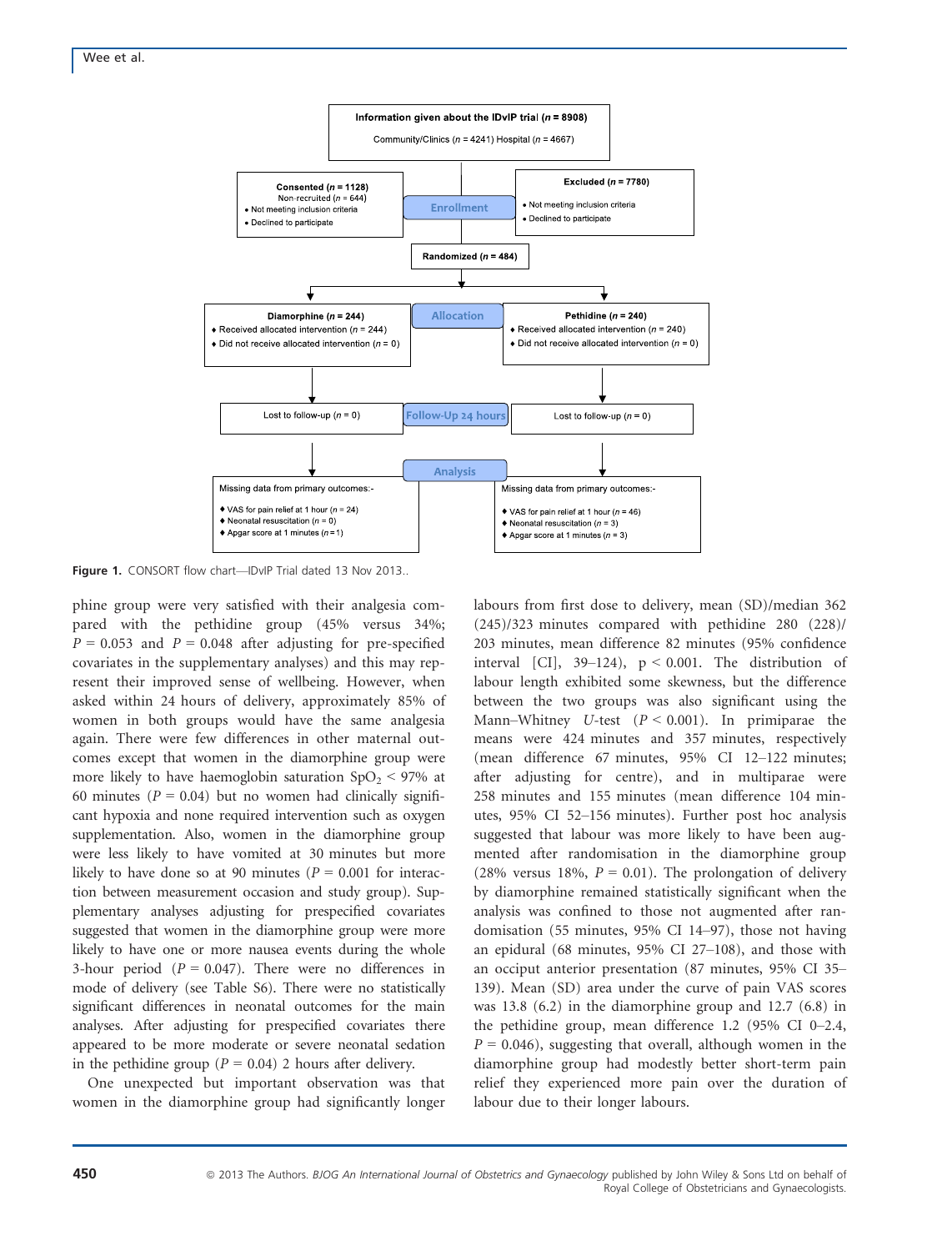|           | Table 1. Baseline characteristics—demographic and pregnancy |  |  |
|-----------|-------------------------------------------------------------|--|--|
| variables |                                                             |  |  |

|                                                                               | <b>Diamorphine</b><br>$(n = 244)$ | <b>Pethidine</b><br>$(n = 240)$ |
|-------------------------------------------------------------------------------|-----------------------------------|---------------------------------|
| Maternal age (years),                                                         | 28.7(6.1)                         | 28.7(5.6)                       |
| mean (SD)                                                                     |                                   |                                 |
| Parity, n (%)                                                                 |                                   |                                 |
| $\Omega$                                                                      | 153 (63%)                         | 149 (62%)                       |
| $\mathbf{1}$                                                                  | 62(25%)                           | 63 (26%)                        |
| $2+$                                                                          | 29 (12%)                          | 28 (12%)                        |
| Gestational age (weeks),<br>mean (SD)                                         | 40.3(1.3)                         | 40.3(1.2)                       |
| Weight (kg), mean (SD)                                                        | 81.7(14.1)                        | 84.3 (14.3)                     |
| <b>Cervical dilation at first</b><br>request for analgesia (cm),<br>mean (SD) | 4.6(1.6)                          | 4.6(1.5)                        |
| <b>Time between contractions</b><br>(minutes), mean (SD)                      | 3.6(0.9)                          | 3.7(0.8)                        |
| Labour induced n (%)                                                          | 93 (38%)                          | 96 (40%)                        |
| Fetal position, $n\ll 0$                                                      |                                   |                                 |
| <b>OA</b>                                                                     | 141 (58%)                         | 147 (62%)                       |
| OP                                                                            | 60(25%)                           | 47 (20%)                        |
| Transverse                                                                    | 39 (16%)                          | 45 (19%)                        |
| Other                                                                         | 3(1%)                             | $0(0\%)$                        |
| <b>Pain VAS</b>                                                               |                                   |                                 |
| Mean (SD)                                                                     | 8.1(1.6)                          | 8.0(1.7)                        |

# **Discussion**

#### Main findings

To optimise the objectivity of pain measurement, we used a number of different measures: VAS and VRS for pain intensity scored by the women, midwife VRS for pain relief and maternal satisfaction.<sup>14,15</sup> From the VAS, 7.5 mg diamorphine i.m. provided, on average, 1 cm better pain relief than 150 mg pethidine i.m., mostly in the period 30–60 minutes after administration. Although this was the effect size specified in the sample size calculation, the clinical significance may be questioned. Some have suggested that the minimum difference in pain that can be subjectively measured by women is 1.3 cm, 1.4 cm or 1.8 cm,  $16-18$  Further, expressed as standardised effect size, the difference is 0.39; a small to medium effect. We have therefore described the 1-cm effect as modest.<sup>16</sup> For the VRS, the majority of women in both groups rated their pain as moderate or severe intensity throughout the study period. Women who received diamorphine showed greater levels of satisfaction with their analgesia but approximately 85% of women in both groups would choose the same analgesia in a future labour when questioned within 24 hours of delivery.

A significant finding of this trial was that women in the diamorphine group had significantly longer labours from first dose to delivery (mean difference 82 minutes). The area under the curve analysis that takes into account both levels of pain intensity and length of labour suggested that although diamorphine gave modestly improved short-term analgesia, overall women who received diamorphine experienced more pain over the duration of the labour as a result of their longer labours.

There were no significant differences in the neonatal primary outcomes of the need for resuscitation or Apgar scores <7 at 1 minute between the two groups. This was in contrast to the findings by Fairlie et al., who found that the Apgar scores at 1 minute were significantly lower in the pethidine group.<sup>10</sup> There were minimal differences in maternal and neonatal secondary adverse effects.

#### Strengths and limitations

To our knowledge this is the largest adequately powered randomised controlled trial comparing pain relief and adverse effects between pethidine and diamorphine for analgesia in labour, and these are the most commonly used i.m. opioids for labour pain in the UK. Pethidine is the commonest opioid analgesic used worldwide. We acknowledge that the analgesic effect of a fixed dose may depend upon factors such as maternal weight; however, the doses used in the trial are those regularly used nationally in the

| <b>Table 2.</b> Primary outcome measures                                                                                       |                                 |                          |                                                   |                    |  |  |  |
|--------------------------------------------------------------------------------------------------------------------------------|---------------------------------|--------------------------|---------------------------------------------------|--------------------|--|--|--|
| <b>Maternal</b>                                                                                                                | <b>Diamorphine</b><br>Mean (SD) | Pethidine<br>Mean (SD)   | Mean difference (95% CI)                          | P-value            |  |  |  |
| First dose—reduction from baseline in pain VAS $(a)$ 60 minutes<br>First dose—reduction from baseline in pain VAS over 3 hours | 2.2(2.4)<br>See Table S2        | 1.2(2.7)<br>See Table S2 | $-1.0$ (-1.5 to -0.5)<br>$-0.7$ (-1.1 to $-0.3$ ) | < 0.001<br>< 0.001 |  |  |  |
| <b>Neonatal</b>                                                                                                                | $n$ (%)                         | $n$ (%)                  | Odds ratio (95% CI)                               | P-value            |  |  |  |
| Needed resuscitation<br>Apgar score $<$ 7 at 1 minute                                                                          | 43 (18%)<br>42 (17%)            | 44 (19%)<br>36 (15%)     | 1.06 (0.67 to 1.69)<br>0.86 (0.53 to 1.39)        | 0.79<br>0.53       |  |  |  |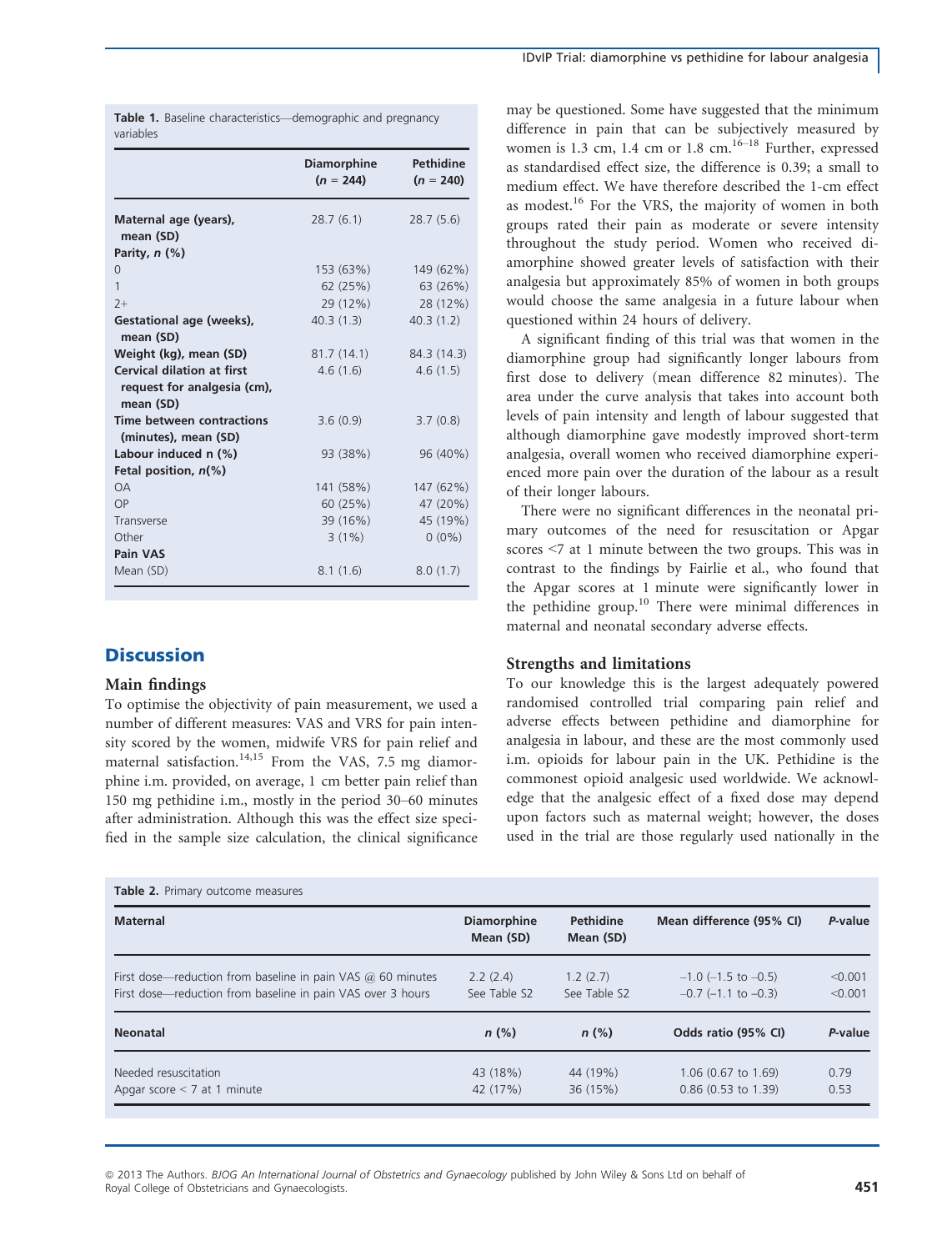

Figure 2. Mean pain intensity (95% CI) in diamorphine and pethidine groups.

UK and the weight ranges in both arms of the trial were comparable. $^{11}$  Strengths of the trial include concealed allocation of study drugs, blinding of researchers (including statistician) and clinical staff, the broad range of outcome measures employed and publication of the trial protocol before completion and analysis of the trial results. The trial was powered to detect a 50% change in primary neonatal outcomes. It is possible that the trial missed smaller clinically important effects, although estimates of effect size derived from the trial did not indicate this to be the case. There was some evidence in the supplementary analyses that neonates of women who received pethidine were more sedated at 2 hours and further longer-term observations would have informed us if this influenced their subsequent feeding behaviour and other longer-term adverse effects of both analgesics. This trial was not designed to study the longer-term adverse effects of these opioid analgesics in neonates. We have therefore not used other measures of neonatal health such as neuroadaptive capacity scores.

For the analysis of pain scores, we are unable to rule out bias resulting from women in the pethidine group tending to have shorter labours, and so being less likely to contribute to the analysis after the 30-minute time-point. The impact on the results is not known. Four primary outcomes (two maternal and two neonatal) were specified, increasing the possibility of type 1 error. Two were statistically significant. Under the null hypothesis that the two groups give identical outcomes, the probability that two or more independent outcome measures are statistically significant is 0.01 (i.e. unlikely).

#### Interpretation in the light of other evidence

In contrast to the smaller trial by Fairlie et al.<sup>10</sup> this trial did not confirm that diamorphine resulted in fewer maternal, fetal, and neonatal adverse effects than pethidine. Furthermore, the Fairlie trial only found significant pain relief at 1 hour in multiparous but not nulliparous women who

received diamorphine compared with those receiving pethidine. As outlined above, a clinically and statistically significant finding was that women who received diamorphine tended to have longer labours by an average of 82 minutes (67 minutes for primiparae and 104 minutes for multiparae). This persisted when we excluded confounding factors that might affect the duration of labour such as abnormal foetal position, use of epidural analgesia and augmented labour. Using forty-four primary and secondary outcomes, we cannot exclude the possibility of type 1 error, though the P-value was small and remained significant after applying a Bonferroni correction ( $P < 0.05$ ).

The prolongation of labour following diamorphine analgesia has been noted but not explained by other researchers.<sup>19,20</sup> Oxytocin secretion is inhibited at the hypothalamus and the posterior pituitary by both  $\mu$  and  $\kappa$  agonists.<sup>21</sup> The mechanism for the prolongation of labour in the absence of obstetric factors is most likely a result of the effect of opioid metabolites on the reduction of oxytocin release from the pituitary gland. Overall, the greater  $\mu$  agonist effect of diamorphine (via morphine metabolite) compared with pethidine (predominantly  $\kappa$  agonist) and the consequent greater inhibition of oxytocin release by diamorphine may explain the difference in effect of the two drugs on duration of labour.

# **Conclusions**

This trial shows that there was a modest, short-term difference in the analgesia provided by 7.5 mg i.m. diamorphine compared with 150 mg i.m. pethidine for labour pain. The size and duration of this difference is of questionable clinical value. Further, diamorphine tends to prolong labour, resulting in women having greater total pain over the duration of labour. There were minimal, directionally inconsistent differences in short-term maternal and neonatal secondary outcomes between the two drugs. Diamorphine is approximately three times more expensive than pethidine and diamorphine use is largely limited to the UK. This trial does not support the use of diamorphine for labour pain.

#### Future research

We suggest there is a need for an adequately powered study to ascertain the mechanism of prolongation of labour by diamorphine and other opioids. We also suggest that the longer-term effects of diamorphine versus pethidine on the neonate should be ascertained.

#### Disclosure of interests

All authors have completed the Unified Competing Interest form and there are no competing interests. MW, JT and SB have received travel expenses for meetings in relation to the trial. PT received support for the study from the NIHR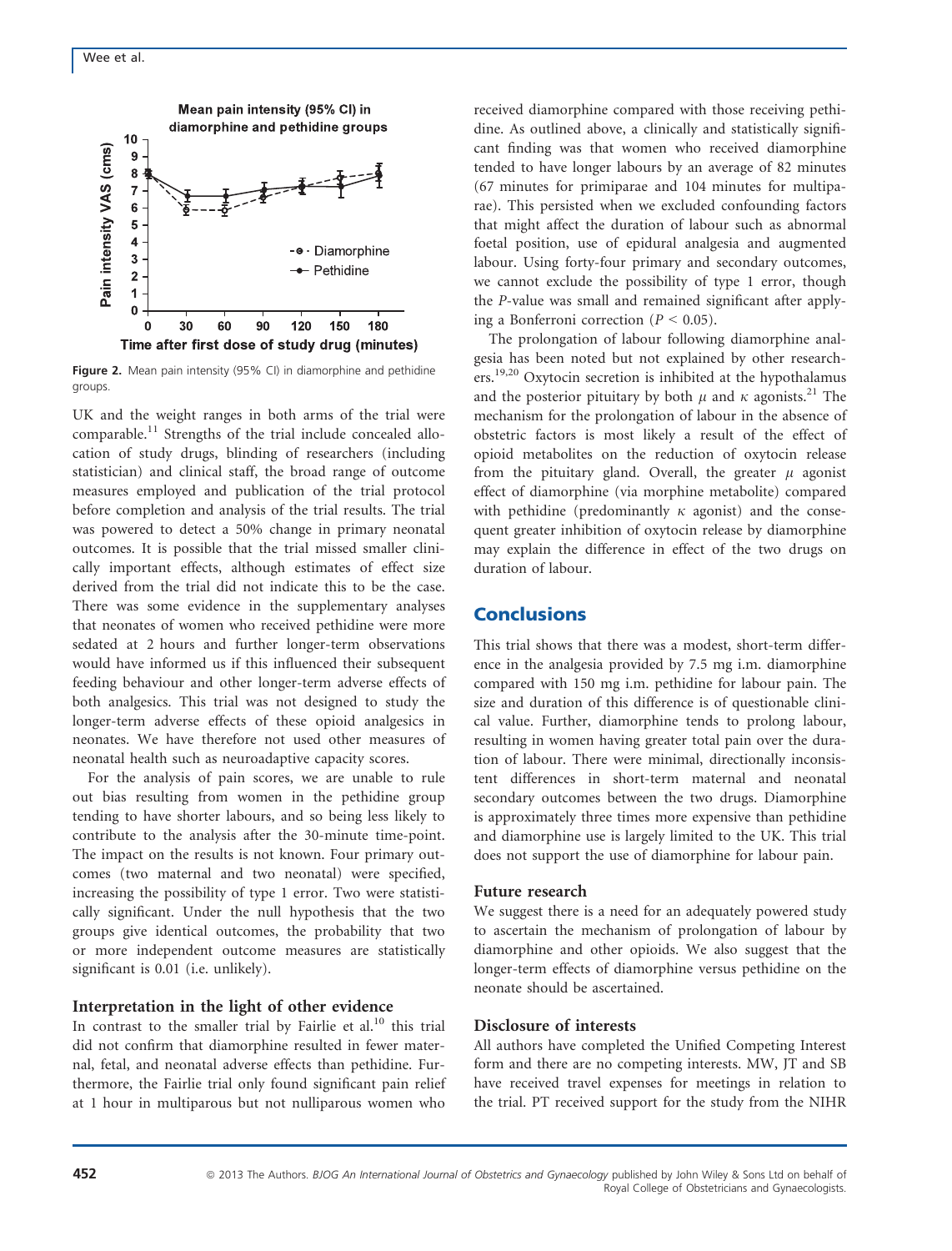RfPB grant. In addition, he receives support from another NIHR RfPB grant and from the NIHR Research Design Service. There are no financial activities declared outside the submitted work.

#### Contribution to authorship

MW and JT conceived the study, and contributed to the design and co-ordination of the trial. MW is chief investigator and principal investigator at the sponsor site, Poole Hospital NHS Foundation Trust. MW was responsible for leading the application of the Research for Patient Benefit (RfPB) programme for funding, obtaining ethics and MHRA approval and for providing regular reports to RfPB, research ethics and Data and Safety monitoring committees. MW and JT jointly chair the trial steering group meetings. JT is the principal investigator at the Royal United Hospital (RUH) Bath site. PT was responsible for statistical design and analysis of the trial and was a member of the trial steering group. SB had overall responsibility for setting up the study and management of the project at RUH Bath as well as overseeing the trial files at both sites, supervision of the research assistants and recruitment.

#### Details of ethics approval

Southampton and South West Hampshire Ethics Committee granted approval. REC Reference No: 06/Q1702/95 on 28 February 2007.

## Funding

This manuscript presents independent research funded by the National Institute for Health Research (NIHR) under its Research for Patient Benefit (RfPB) Programme (Grant Reference Number PB-PG-0407-13170) with additional support costs funded by the Western Comprehensive Local Research Network. The views expressed are those of the authors and not necessarily those of the NHS, the NIHR or the Department of Health.

## Acknowledgements

Chris Miller, research midwife, set up the study in Poole Hospital NHS Foundation Trust (PHFT). Chris Miller and later Dawn Jackson, research midwife, undertook the administrative role at the Poole site including training, trial management, supervision of the research assistants, and recruitment. Sally Harries, research assistant (RA), PHFT, Deborah Randall (RA, PHFT), Susan Smith (RA, PHFT), Karen Ball (RA, RUH), Rachael Skinner (RA, RUH), Clare Fox (RA, RUH), and Susara Blunden (RA,PHFT) have all made contributions to the trial. All have contributed to informing, consenting, recruiting, collecting and recording maternal and neonatal data, maintaining trial files and are members of the trial steering group. Data entry was conducted by Louise Ward (Administrator, Bournemouth University Clinical Research Unit), and Zoe Sheppard (Research Fellow, Bournemouth University) contributed to the discussion of the analysis.

Mary Burrows (Research Governance Manager, PHFT) was responsible for the sponsor site responsibilities and research governance aspects of the trial and Lisa Austin (Research Manager, University of Bath and Wiltshire PCT) was responsible for the research governance aspect of the trial in RUH. Prof. Debra Bick, Prof. of Evidence Based Midwifery Practice, Kings College, London, Mr Robert Sawdy, Consultant Obstetrician and Mrs Elizabeth Davey (Senior Midwifery Lecturer, Bournemouth University) were members of the trial steering group. Prof. Philip Steer (Consultant Obstetrican and chair of the Data and Safety Monitoring Committee), Dr Minesh Khashu (Consultant Neonatologist) and Dr Hilary Swales (Consultant Anaesthetist) served on the DSMC. Mrs Noreen Hart and Amanda Paddock served as lay members of the steering group as well as the DSMC. Mrs Noreen Hart is also a member of the National Childbirth Trust.

# Supporting Information

Additional Supporting Information may be found in the online version of this article:

Table S1. Baseline characteristics – outcome variables.

Table S2. Maternal and neonatal outcomes - Summary statistics for repeated measurements.

Table S3. Secondary outcome measures – Maternal Pain Variables.

Table S4. Secondary outcome measures – Other maternal variables.

Table S5. Secondary outcome measures – Neonatal variables.

Table S6. Mode of delivery.

Appendix S1. IDvIP Trial: Data Collection Sheet.

Data S1. Powerpoint slides summarising the study.  $\blacksquare$ 

# **References**

- 1 Redshaw M, Rowe R, Hockley C, Brocklehurst P. Recorded delivery: a national survey of women's experience of maternity care 2006. Oxford: National Perinatal Epidemiological Unit, University of Oxford; 2007.
- 2 Olofsson C, Ekblom A, Ekman-Ordeberg G, Hjelm A, Irestedt L. Lack of analgesic effect of systemically administered morphine or pethidine on labour pain. Br J Obstet Gynaecol 1996;103:968–72.
- 3 Tsui MH, Ngan Kee WD, Ng FF, Lau TK. A double blinded randomised placebo-controlled study of intramuscular pethidine for pain relief in the first stage of labour. BJOG 2004;111:648-55.
- 4 Moore J, Carson RM, Hunter RJ. A comparison of the effects of pentazocine and pethidine administered during labour. J Obstet Gynaecol Br Cmnwlth 1970;77:830–36.
- 5 Solt I, Ganadry S, Weiner Z. The effect of meperidine and promethazine on fetal heart rate indices during the active phase of labor. Isr Med Assoc J 2002;4:178–80.

ª 2013 The Authors. BJOG An International Journal of Obstetrics and Gynaecology published by John Wiley & Sons Ltd on behalf of Royal College of Obstetricians and Gynaecologists. **453 ASS**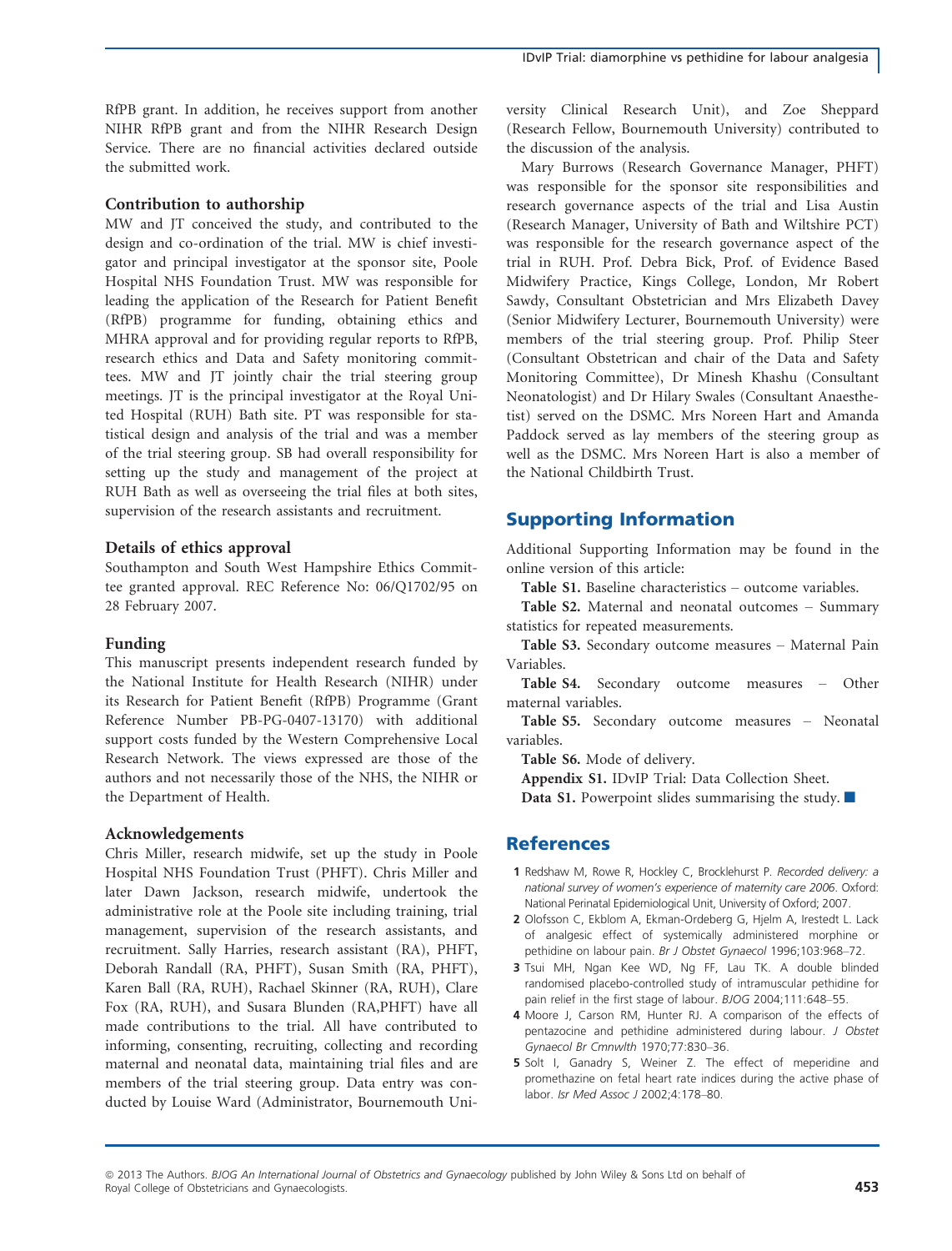- 6 Nissen E, Widstrom AM, Lilja G, Matthiesen AS, Uvnas-Moberg K, Jacobsson B, et al. Effects of routinely given pethidine during labour on infants developing breastfeeding behaviour. Effects of dosedelivery time interval and various concentrations of pethidine/ norpethidine in cord plasma. Acta Paediatr 1997;86:201–8.
- 7 Ransjo-Arvidson AB, Matthiesen AS, Lilja G, Nissen E, Widstrom AM, Uvnas-Moberg K. Maternal analgesia during labor disturbs newborn behavior: effects on breastfeeding, temperature, and crying. Birth 2001;28:5–12.
- 8 Ullman R, Smith LA, Burns E, Mori R, Dowswell T. Parenteral opioids for maternal pain relief in labour. Cochr Database Syst Rev 2010; Issue 9. Art. No.: CD007396. DOI: 10.1002/14651858.CD007396.pub2.
- 9 Anderson D. A review of systemic opioids commonly used for labor pain relief. J Midwif Women's Health 2011;56:222–39.
- 10 Fairlie FM, Marshall L, Walker JJ, Elbourne D. Intramuscular opioids for maternal pain relief in labour: a randomised controlled trial comparing pethidine with diamorphine. Br J Obstet Gynaecol 1999;106:1181–7.
- 11 Tuckey JP, Prout RE, Wee MYK. Prescribing intramuscular opioids for labour analgesia in consultant-led maternity units: a survey of UK practice. Int J Obstet Anesth 2008;17:3–8.
- 12 Wee MYK, Tuckey JP, Thomas P, Burnard S. A two-centre randomised double-blind controlled trial comparing intramuscular diamorphine and intramuscular pethidine for labour analgesia. BMC Pregnancy and Childbirth 2011;11:51.
- 13 Moher D, Hopewell S, Schulz KF, Montori V, Gotzsche PC, Devereaux PJ, et al. CONSORT 2010 Explanation and Elaboration: updated guidelines for reporting parallel group randomized trials. BMJ 2010;340:c869.
- 14 Langley GB, Sheppeard H. The visual analogue scale; its use in pain measurement. Rheumatol Int 1985;5:145–8.
- 15 Jensen MP, Karoly P, Braver S. The measurement of clinical pain intensity: a comparison of six methods. Pain 1986;27:117–26.
- 16 Gallagher EJ, Leibman M, Bijur PE. Prospective validation of clinically important changes in pain severity measured on a visual analogue scale. Ann Emerg Med 2001;38:633–8.
- 17 Holdgate A, Asha S, Craig J, Thompson J. Comparison of a verbal numeric rating scale with the visual analogue scale for the measurement of acute pain. Emerg Med 2003;15:441–6.
- 18 Todd KH, Funk JP. The minimum clinically important difference in physician-assigned visual analogue pain scores. Acad Emerg Med 1996;3:142–6.
- 19 McInnes RJ, Hillan E, Clark D, Gilmour H. Diamorphine for pain relief in labour: a randomized controlled trial comparing intramuscular injection and patient-controlled analgesia. BJOG 2004;111:1081–9.
- 20 Stirk P, Staines J, Brown D. Maternal diamorphine administration during labour: the effect on neonate admissions to NNU. J Neonat Nurs 2002;8:56–7.
- 21 Morris MS, Domino EF, Domino SE. Opioid modulation of oxytocin release. J Clin Pharmacol 2010;50:1112–17.

# Commentary on 'Why bother studying single shot opioids for labour analgesia?'

Wee et al. have conducted a blinded randomised controlled trial (RCT) comparing intramuscular diamorphine with intramuscular pethidine for labour analgesia. They report that diamorphine provides (very) slightly better analgesia with perhaps slightly better maternal satisfaction and less vomiting. A secondary finding was that women assigned to the diamorphine group had significantly longer labours (delivery  $\sim$  6 hours after dosing compared with  $\sim$  4.5 hours for pethidine). They conclude that the only marginally better analgesia with diamorphine, combined with evidence of prolongation of labour, suggests that pethidine should still be the opioid of choice for labour analgesia.

As an obstetric anaesthesiology practitioner and researcher in the USA, I have never used diamorphine, which is not available here, but am not surprised at the results of this study, which show that neither opioid leads to much analgesia. At maximum effect, the mean visual analogue scale score for the diamorphine group had decreased from 8 to 6, and the pethidine group from 8 to 7. Although this may be statistically detectable, a decrease in pain scores to 6–7 for half an hour hardly qualifies as 'analgesia'. It is somewhat disheartening to this obstetric anaesthesiologist that postpartum patient 'satisfaction' with analgesia was  $\sim 85\%$ , confirming the common finding that many women are relatively pleased with any attempt at analgesia, once they have delivered a healthy baby. A reasonable conclusion from this study and multiple others would be that no single intramuscular dose of any opioid results in reasonably safe but effective analgesia for labour. Infusions of remifentanil or patient-controlled infusions of pethidine at much higher doses (Alexander et al. Anesth Analg 2001;92:1524–8) can provide better analgesia than that seen in this study but with significant side-effects. Neuraxial techniques routinely result in visual analogue scale scores decreasing from the 7–10 to the 0–3 range. Between 60 and 65% of American women receive neuraxial analgesia, and the practice of using intramuscular opioids for women in active labour is disappearing from most larger US labour and delivery suites. The difference in practice regarding parenteral opioids on the two sides of the Atlantic is interesting, and surely reflects contributions of manpower and staffing patterns, culture, expectations and funding mechanisms.

The secondary finding of the study is more intriguing; that either diamorphine prolongs labour, or pethidine shortens it. A similar but smaller study more than a decade ago did not find this difference (Fairlie et al. BJOG 1999;106:1181–7), so caution is warranted in accepting this secondary outcome. However, there have been scattered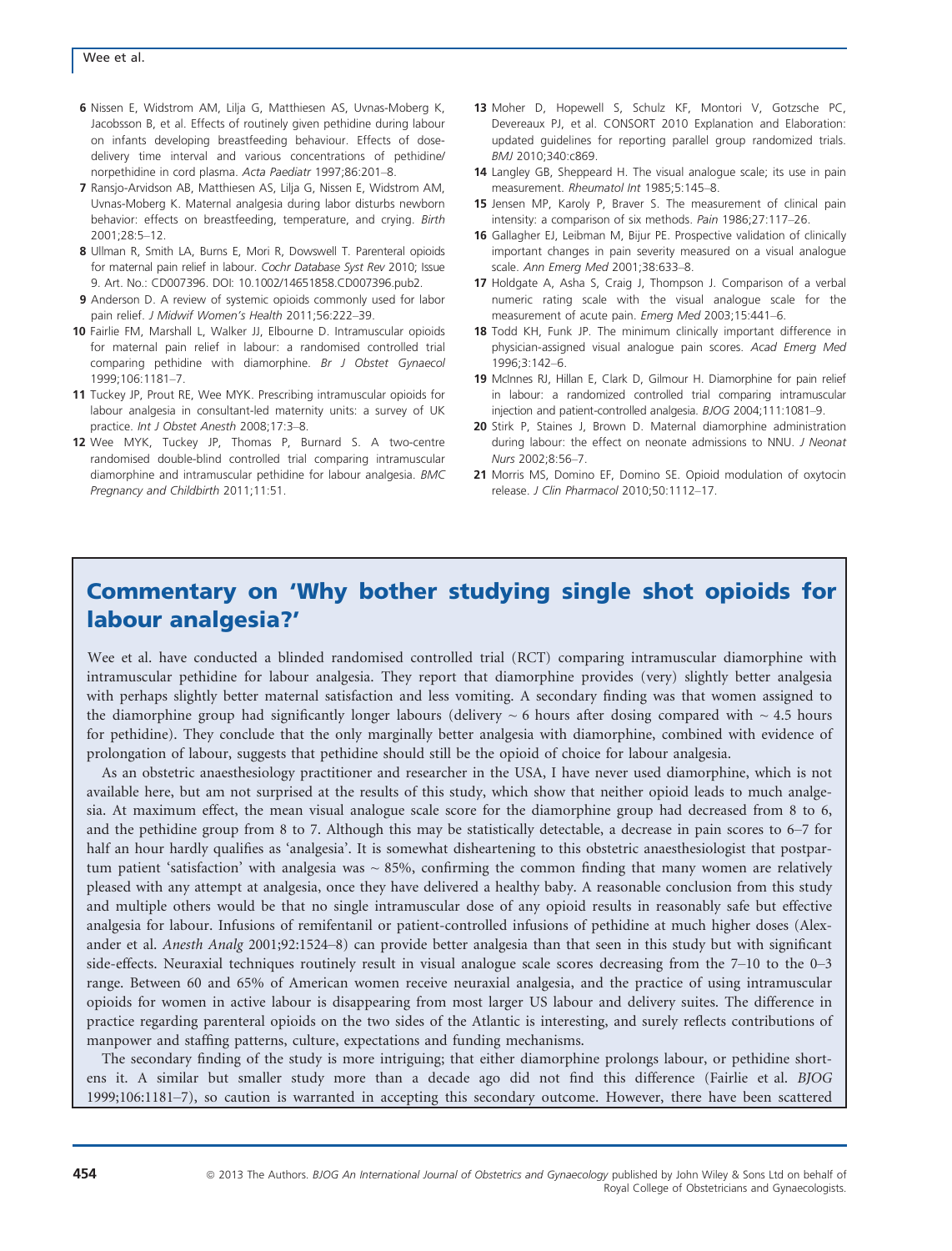reports of pethidine speeding labour or cervical dilatation (Tournaire et al. J Gynecol Obstet Biol. 1980;9:261–6; Leighton et al. Am J Obstet Gynecol 2002;186:S69–77), and it has been suggested that a labour-enhancing effect of pethidine could explain some of the results of studies that suggest a labour-slowing effect of neuraxial analgesia when compared with a group receiving pethidine. Considering that we still really do not understand what initiates and maintains the labour process, further investigation of the reality and possible mechanism of such an effect would seem worthwhile.

#### Disclosure of interests

RS has no conflicts of interest to declare.  $\blacksquare$ 

R Smiley Columbia University Medical Center, New York, NY, USA

# Mini commentary on 'Comparison of the efficacy of intramuscular diamorphine with intramuscular pethidine in labour'

Wee et al. present a timely, well-designed trial to compare the efficacy of intramuscular diamorphine with intramuscular pethidine in labour. Pethidine (meperidine), developed in Germany during the First World War, is a synthetic opioid that is widely used to provide intramuscular analgesia in labour despite a paucity of data to suggest that it is particularly effective for this purpose (Olofsson et al. Br J Obset Gynaecol 1996;103:968–72). The overwhelming majority of prospective trials report that pethidine is, at best, a poor analgesic in labour, and is probably less effective than Entonox (nitrous oxide) or transcutaneous electrical nerve stimulation (Harrison et al. Acta Obstet Gynecol Scand 1987;66:9–14). At the same time, the detrimental maternal and neonatal side effects have been widely reported.

Over the years, a number of other synthetic opioids have been developed as intramuscular alternatives with the promise of greater efficacy and reduced side effects for mother and baby—meptazinol (Meptid), pentazocine and nalbuphine for example. None have demonstrated clinical benefit. More recently, diamorphine, though not available for clinical use in many developed countries, has increased in popularity on labour wards in the UK. However, this is based largely on anecdotal reports and little robust evidence—hence the importance and timeliness of this paper.

The authors report a small 'statistically' significant reduction in pain as measured on a 10-cm visual analogue scale in the diamorphine group–1 cm at an hour and 0.7 cm over 3 hours. However, the clinical significance of this numerical reduction, as admitted by the authors, is very little; as shown by the verbal rating measurement of pain in which the overwhelming majority of all labouring mothers in the study describe their pain as moderate to severe throughout, regardless of which opioid they received. Of more concern, the study suggests that labour is prolonged in the diamorphine group by an average of 82 minutes—very significant both statistically and clinically. Hence, overall, the mothers in the diamorphine group suffered more. Neonatal side effects vary little, but it is important to note that data were only collected in the first few hours after delivery and no longer-term outcomes were investigated. To top all this, the authors point out that diamorphine is three times the price of pethidine.

Although it might be important to examine the long-term neonatal side effects and might be of interest to understand the mechanism by which labour may be prolonged, the take-home message from this study is clear: diamorphine should not be offered for intermittent intramuscular analgesia in labour. Indeed, perhaps it is time to reconsider the role any intramuscular opioid in this clinical setting.

Disclosure of interests

No interests to declare.

M Scrutton Department of Anaesthesia, St Michael's Hospital, Bristol, UK